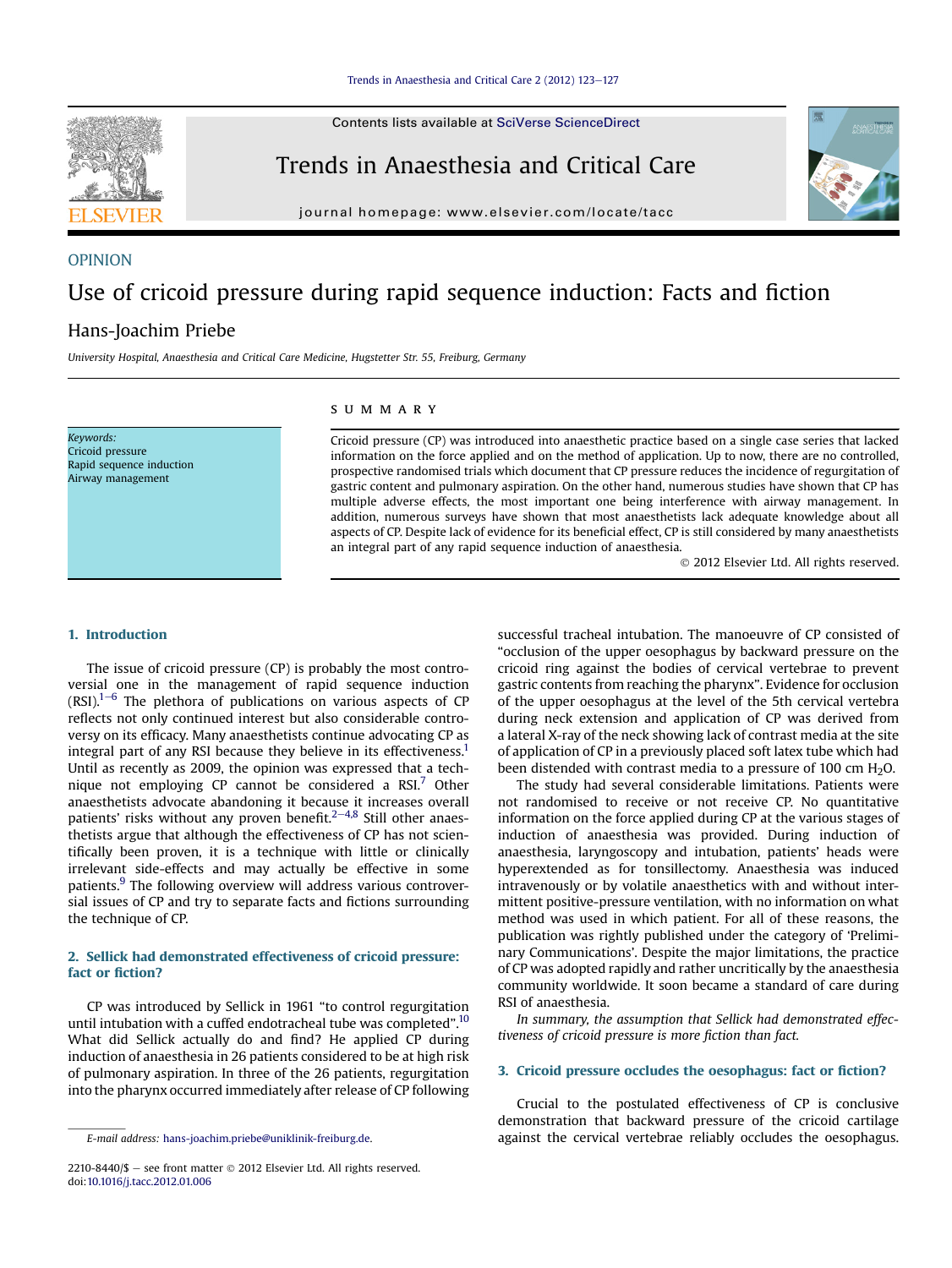Sellick postulated that "extension of the neck and application of pressure on the cricoid cartilage obliterates the oesophageal lumen at the level of the body of the 5th cervical vertebra".<sup>[10](#page-3-0)</sup> This was based on just two lateral neck X-rays taken in a single anaesthetised patient in whom a latex tube had been inserted into the oesophagus. In Sellick's original communication, head and neck were extremely extended during induction of anaesthesia and application of CP. This will tether the oesophagus against the cervical vertebrae. Occlusion of the oesophagus must be expected to be less pronounced or even absent in the sniffing position which is mostly used in today's practice.

A prospective analysis of 22 cervical magnetic resonance imaging (MRI) scans showed that application of CP increased the incidence of preexisting lateral displacement of the oesophagus from 53% to 91%[.11](#page-3-0) The oesophagus was not completely opposed between the cricoid cartilage and the vertebral body in 48% of subjects without and in 71% of subjects with CP. The airway was displaced relative to the middle of the vertebral body in 33% of subjects without and in 67% of subjects with CP. By increasing the frequency of the oesophagus being unopposed between the airway and the vertebral body, CP may facilitate regurgitation of gastric content. These findings neither support the assumption that cricoid cartilage, oesophagus and vertebral body are normally aligned, nor that backward pressure of the cricoid cartilage against the cervical vertebrae occludes the oesophagus. For anatomical as well as physical reasons alone, it is unreasonable to expect that in the individual patient a defined externally applied force will make the cricoid cartilage (a rigid tubular structure) completely compress the oesophagus (a semi-mobile, non-rigid tubular structure of varying thickness) against the vertebral body (a rigid structure with a curved surface) in the presence of potentially large variations in intraluminal oesophageal pressures (induced by regurgitation and vomiting).

It has recently been argued that the position of the oesophagus is irrelevant in the context of this discussion. MRI showed that cricoid cartilage and hypopharynx act as an anatomical unit.<sup>12</sup> When force was applied to the cricoid cartilage, all tissues behind it (including the oesophagus) were compressed. Even when CP displaced the oesophagus laterally to the cervical spine, the lumen of the oesophagus was occluded. The authors interpreted the findings as showing that location and movement of the oesophagus are irrelevant to the efficiency of CP in preventing regurgitation into the pharynx because CP effectively occludes the postcricoid hypopharynx.

The findings by Rice et al. have been interpreted as strongly supporting the efficacy of CP in occluding the alimentary tract posterior to the cricoid cartilage.<sup>[1](#page-3-0)</sup> However, the physiological relevance of these anatomical findings is uncertain.<sup>2</sup> The laterally displaced oesophagus was compressed between the cricoid cartilage and the left longus colli muscle. As the surface of a muscle is certainly more elastic than that of a cervical vertebra, it is questionable whether oesophageal occlusion will effectively be maintained when regurgitation significantly increases oesophageal distending pressures.

In summary, the assumption that CP reliably occludes the oesophagus, is more fiction than fact.

# 4. Cricoid pressure prevents reflux of gastric content from entering the pharynx: fact or fiction?

It has correctly been pointed out that the primary purpose of CP is not to prevent gastrooesophageal reflux, but to prevent gastric contents from reaching the pharynx.<sup>1</sup> Thus, demonstration that  $\text{CP}$ prevents reflux of gastric content from entering the pharynx is essential for the claimed effectiveness of CP. Sellick postulated that CP "... can be used to occlude the oesophagus ... to control regurgitation of stomach or oesophageal contents during induction of anaesthesia  $\ldots$ ".<sup>[10](#page-3-0)</sup> This was based on the finding in the three patients who regurgitated after release of CP, and on findings in a cadaver showing that "... when the stomach was filled with water and firm pressure was applied to the cricoid, ... a steep Trendelenburg tilt did not cause regurgitation of fluid into the pharynx. Moreover, the flow of water from the pharynx could be controlled by varying the pressure on the cricoid cartilage". Sellick concluded that  $CP$  " $\ldots$  can be used  $\ldots$  to prevent gastric distension from positive-pressure ventilation applied by facepiece or mouth-tomouth respiration".

Evidence to support this assumption comes mostly from cadaver studies. $13-16$  $13-16$  $13-16$  All four experimental studies employed comparable methodology. Saline or water was administered into the oesophagus via stomach while the pharynx was directly visualized for detection of fluid leak from the oesophagus into the pharynx. All four investigations found that CP consistently prevented leak of fluid into the pharynx at oesophageal pressures of up to 100 cm H2O. However, all of these studies have considerable limitations. The most relevant one is the use of cadavers, varying in age and not all them being human. The number of experiments was small. With one exception $16$  cricoid force was not quantified. Otherwise, support for the effectiveness of CP in preventing regurgitation of gastric content into the pharynx is either limited because of a highly artificial methodology<sup>[17](#page-4-0)</sup> or purely anecdotal.<sup>18</sup>

It has been claimed<sup>1</sup> that studies demonstrating the efficacy of CP in preventing gastric inflation in anaesthetized children and adults<sup>[19](#page-4-0)–[21](#page-4-0)</sup> are convincing evidence for its effectiveness. The same authors went on to conclude<sup>[1](#page-3-0)</sup> that it is inconceivable that a manoeuvre (i.e., CP) which effectively prevents gastric inflation during manual ventilation should not be effective in preventing gastric contents from reaching the pharynx. However, effectiveness and efficacy of CP are not determined on the basis of surrogate outcome variables like the extent of gastric insufflation during mask ventilation, but on the basis of whether it prevents regurgitation of gastric content into the pharynx and, subsequently, pulmonary aspiration. Overall, there is no convincing evidence that CP reliably prevents reflux of gastric content from entering the pharynx.

In summary, the belief that CP prevents reflux of gastric content from entering the pharynx, is more fiction than fact.

# 5. Cricoid pressure reduces the incidence of pulmonary aspiration: fact or fiction?

The ultimate clinical test for the effectiveness of CP would be its effect on the incidence of pulmonary aspiration. The incidence of pulmonary aspiration during anaesthesia for emergency surgery has been reported to be as low as 0.02%<sup>[22](#page-4-0)</sup> and 0.11%.<sup>[23](#page-4-0)</sup> At such low incidence, tens of thousands of patients would have to be studied to detect a clinically meaningful, statistically robust decrease in the incidence of pulmonary aspiration. While there is lack of convincing evidence for CP to reduce the incidence of pulmonary aspiration, numerous surveys, case reports, confidential enquiries, medico-legal reviews and epidemiological studies have reported aspirations despite the use of cricoid pressure. $24-28$  $24-28$  $24-28$ 

In summary, the belief that CP pressure reduces the incidence of pulmonary aspiration, is more fiction than fact.

### 6. Cricoid pressure is effective in obstetric anaesthesia: fact or fiction?

Especially in obstetric anaesthetic practice, the importance of CP continues to be emphasized. A rather recent United Kingdom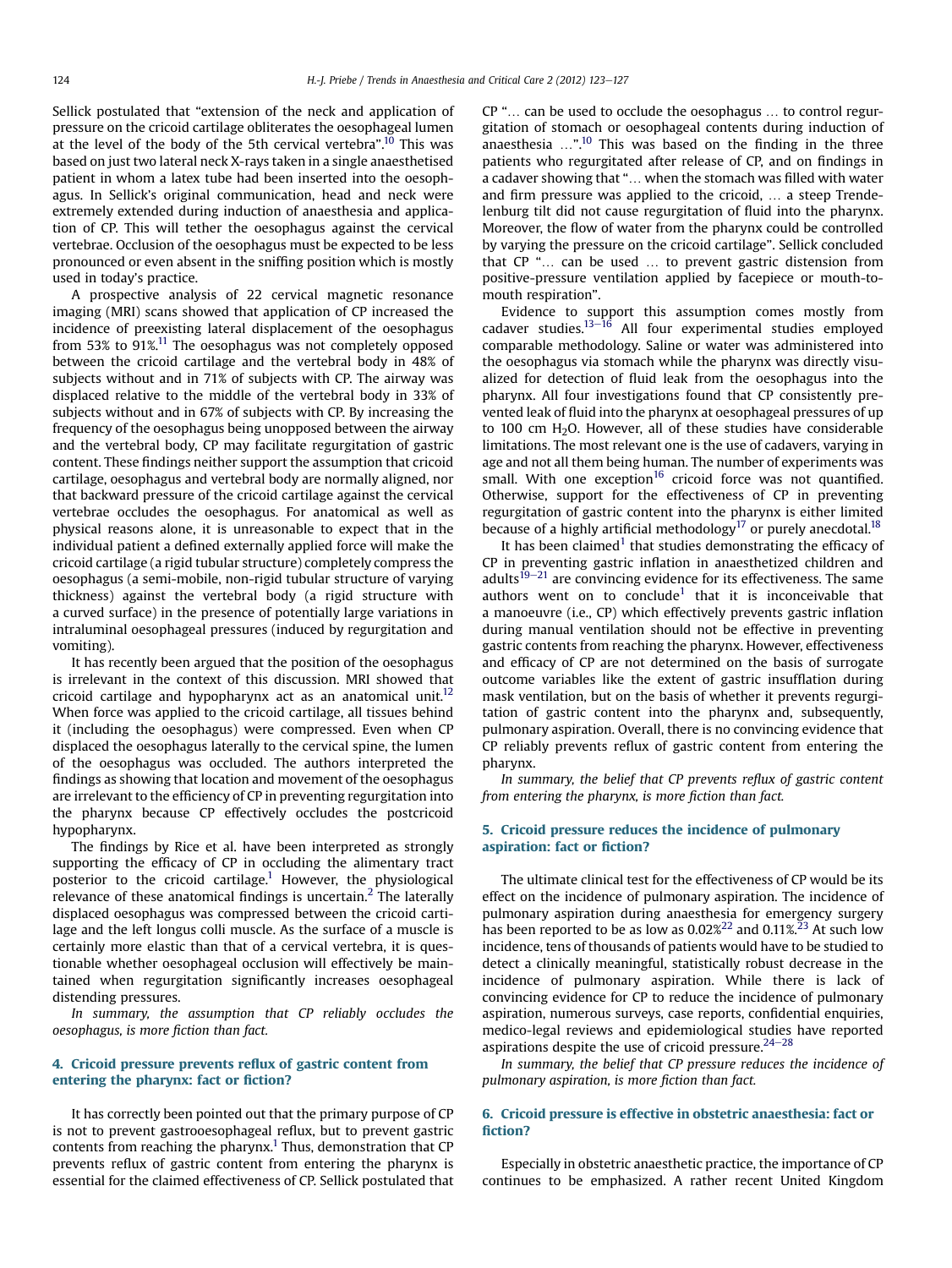survey showed that CP was still considered by basically all responding anaesthetists an integral part of the routinely used RSI of anaesthesia for elective caesarean delivery in healthy parturi-ents.<sup>[7](#page-3-0)</sup> However, even in this patient population the effectiveness of CP in preventing pulmonary aspiration is increasingly being questioned.<sup>6,29</sup>

No case of pulmonary aspiration occurred in 1067 healthy parturients managed with a laryngeal mask airway for elective  $\alpha$  caesarean section.<sup>[30](#page-4-0)</sup> In 2114 parturients in whom general anaesthesia for caesarean section was induced without CP and whose lungs were gently mask-ventilated until full succinylcholineinduced muscle relaxation had developed, all were successfully endotracheally intubated, and neither regurgitation nor signs or symptoms of pulmonary aspiration were observed. $31$  The increased risk of failure to intubate, and of regurgitation and pulmonary aspiration of gastric content in this patient population may not only be caused by the pregnancy-induced changes in upper airway morphology, intra-abdominal pressure and gastrointestinal function, but to a clinically relevant degree to limited experience of the anaesthetist and to application of  $CP$ <sup>31,32</sup> Superimposition of CPinduced intubating difficulties on the underlying pregnancyinduced upper airway anomalies must almost be expected to further increase the risk of intubation failure in the parturient.

In summary, the belief that CP is effective in obstetric anaesthesia, is more fiction than fact.

# 7. Cricoid pressure may not be of proven benefit, but neither is it of any proven harm: fact or fiction?

If there is no convincing evidence for a benefit of CP, assessment of the risk-benefit ratio of this intervention requires analysis of the evidence for any risk associated with it.

#### 7.1. Cricoid pressure and airway management

CP interferes with basically all aspects of airway management. First, CP can worsen laryngoscopic view.<sup>33</sup> When assessing laryngoscopy by photographing the view through a rigid, zero-degree endoscope positioned along, and matching the larnyngoscopist's line of sight, the effect of CP was highly variable and complex. In some subjects, the laryngoscopic view improved with CP, while in others it worsened. However, at the recommended cricoid forces between 10 and 40 N, the laryngoscopic view more often worsened than improved. In addition, application of greater axial force to the laryngoscope was required to counteract the adverse effect of cricoid pressure on laryngoscopy, and to completely or partially restore the laryngoscopic view. This requirement for a greater force is in itself expected to render intubation more difficult.

Second, CP impedes mask ventilation resulting in decreased tidal volumes and increased inspiratory pressures,  $34,35$  causes subglottic narrowing<sup>[35,36](#page-4-0)</sup> and airway compression and obstruction, $11,35,37-39$  $11,35,37-39$  $11,35,37-39$  and hinders placement and functioning of supraglottic airway devices. $40,41$  Contrary to what is often stated,<sup>1</sup> CP interferes with all aspects of airway management not only when applied at greater than recommended forces, but also at recommended forces[.11,35,36](#page-3-0) Thus, increased incidence of anatomic airway distortions and difficult airway management during CP is unlikely the result of incorrect application of CP, but is due to the manoeuvre itself. As the cricoid cartilage is located  $2-3$  cm caudad to the larynx, for purely anatomical reasons CP must be expected to prevent optimal external laryngeal pressure.[42](#page-4-0)

A minority of investigators found that CP does not increase the rate of failed intubation. $43,44$  In the blinded study by Turgeon et al.,<sup>43</sup> 700 patients were randomized to receive either CP or sham CP during laryngoscopy and intubation. There was no difference between groups in the number of patients who could not be intubated within 30 s, in the quality of the laryngoscopic view and in the difficulty to intubate. These findings seemingly contradict the several reports of airway distortion and of difficult laryngoscopy and intubation during CP, and they seemingly contradict the common clinical impression that CP frequently worsens the laryngoscopic view and renders intubation more difficult.

Several factors could explain the lack of adverse outcome of CP on the ease of intubation in this study. Baseline upper airway anatomy was generally favourable. Non-elective surgery, and pregnant and morbidly obese patients were excluded, thereby excluding patients at increased risk for difficult laryngoscopy and intubation. Optimal baseline conditions for a smooth intubation are reflected by a mean intubation time of just over 11 s in the control group. Finally, CP was applied by anaesthesia assistants who had been trained daily in the identification of the cricoid cartilage and in the application of a force of 30 N. The findings can thus be interpreted as showing that application of CP by highly trained and supervised anaesthesia personnel in healthy patients with normal upper airway anatomy at low risk for difficult laryngoscopy and intubation is unlikely to hinder endotracheal intubation. In clinical reality, however, CP is mostly applied by less trained anaesthesia and emergency personnel with very limited knowledge of all aspects of CP, and to patients presenting with risk factors for difficult intubation. In general, anaesthesia and emergency personnel has limited knowledge of all aspects of  $CP^{45-48}$  $CP^{45-48}$  $CP^{45-48}$  $CP^{45-48}$  $CP^{45-48}$  (see below).

Overall evidence suggests that application of CP may cause significant distortion of upper airway anatomy which, in turn, may seriously interfere with optimal airway management. Obstruction of the upper airways during application of CP resulting in difficult ventilation and increased inspiratory pressures is of concern, considering the recommendation that CP be maintained during ventilation following failed intubation,<sup>49,50</sup> and considering that CP most of times does not occlude the oesophagus $11$  leaving the possibility that the increased inspiratory pressure causes gastric insufflation. By compressing the upper airway with subsequent impairment of ventilation, and by worsening laryngoscopic view, CP may contribute to a "cannot intubate cannot ventilate" scenario.<sup>[51](#page-4-0)</sup>

#### 7.2. Cricoid pressure and lower esophageal sphincter tone

The oesophageal barrier pressure (the difference between lower oesophageal sphincter and intragastric pressure) is an important determinant of gastric regurgitation. CP consistently decreases oesophageal barrier pressure by lowering oesophageal sphincter tone $\frac{52-55}{5}$  $\frac{52-55}{5}$  $\frac{52-55}{5}$  $\frac{52-55}{5}$  $\frac{52-55}{5}$  which is not attenuated by prior administration of metoclopramide.[55](#page-4-0) The decrease in lower oesophageal sphincter tone will facilitate gastric regurgitation and may explain observations of pulmonary aspiration during application of cricoid pressure. CP may predispose to gastric regurgitation by lowering lower oesophageal sphincter tone.

In summary, the belief that CP may not be of proven benefit, but neither is it of any proven harm, is fiction.

# 8. Medical personnel is knowledgeable about cricoid pressure: fact or fiction?

In general, anaesthesia and emergency personnel lack knowledge about theoretical as well as practical aspects of  $CP^{3,45-48}$  $CP^{3,45-48}$  $CP^{3,45-48}$  $CP^{3,45-48}$  $CP^{3,45-48}$ Technical limitations include incorrect location (compression of thyroid instead of cricoid cartilage), use of too low as well as excessive force, irreproducibility of effective cricoid forces, and uncertainty as to when to begin applying CP (in the awake vs. the asleep patient).[5,9,56](#page-3-0) Advocates of CP claim that these technical limitations are the main reason for the reported complications.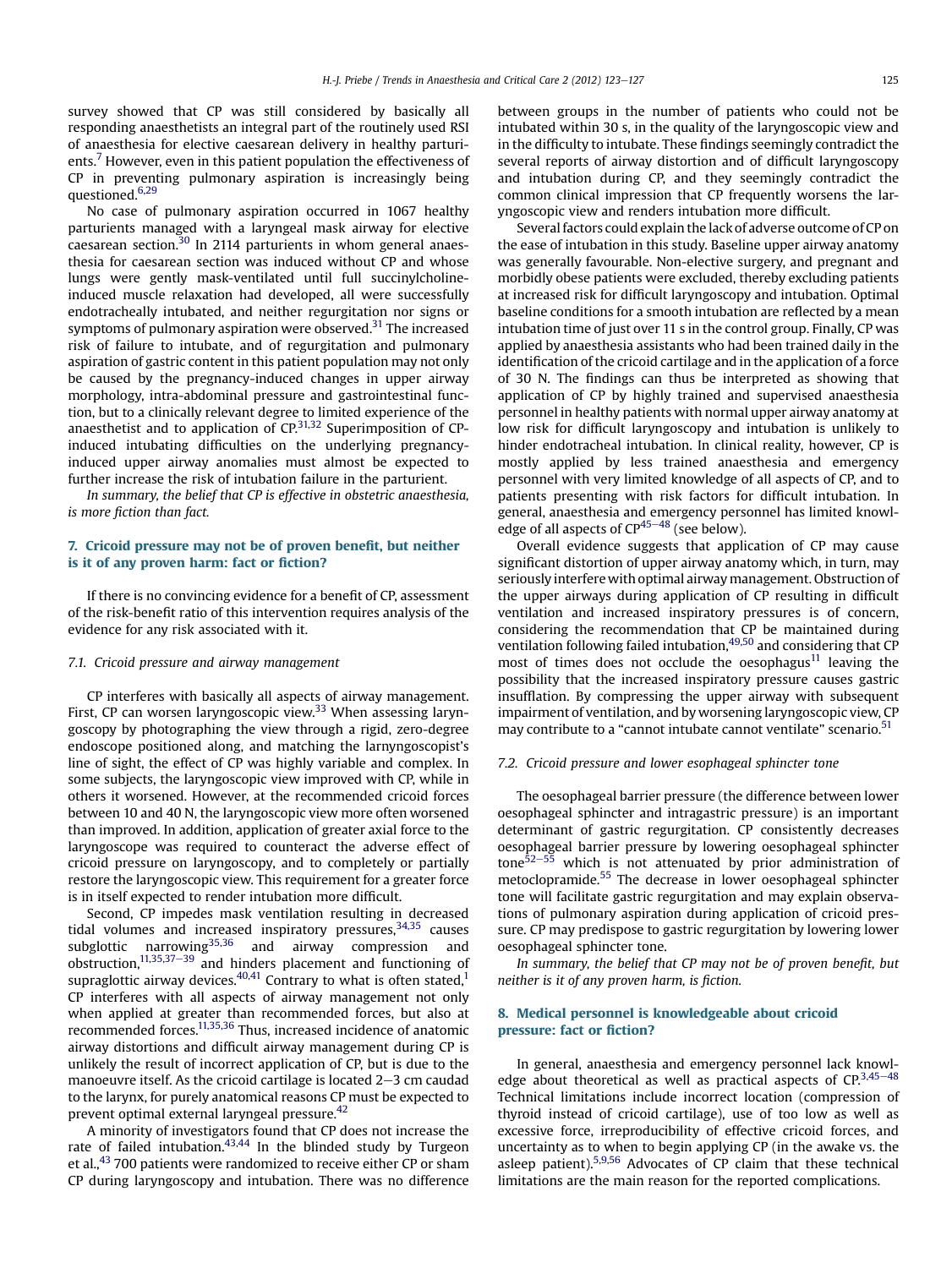<span id="page-3-0"></span>In summary, the belief that medical personnel is knowledgeable about cricoid pressure, is fiction.

#### 9. Present recommendations

The 2007 Guideline on Rapid Sequence Induction by the Difficult Airway Society (DAS) recommends light pressure (no more than 10 N force) on the cricoid cartilage prior to loss of consciousness, and 30 N cricoid force (equivalent to registering 3 kg on a weighing machine) after loss of consciousness.<sup>50</sup> If intubation fails, the DAS algorithm recommends,

- continue cricoid force at 30 N and attempt facemask ventilation;
- if facemask inflation is not possible, maintain 30 N cricoid force and insert laryngeal mask
- release cricoid force during insertion of laryngeal mask airway and reapply when inserted;
- attempt to ventilate with 100% oxygen via laryngeal mask airway with cricoid force
- if attempt to ventilate fails,release cricoid force and try ventilation again through the laryngeal mask airway.

In the presence of lack of scientific evidence that CP reduces regurgitation, and evidence that it interferes with airway management, the 2010 Clinical Practice Guidelines on General Anaesthesia for Emergency Situations by the Scandinavian Society of Anaesthesiology and Intensive Care Medicine do not consider use of CP mandatory and leave its use up to individual judgement.<sup>[57](#page-4-0)</sup> They make the following specific recommendations based on grading existing evidence $58$ :

- (i) The use of CP cannot be recommended on the basis of scientific evidence (recommendation  $E =$  supported by nonrandomized, historic controls, case series, uncontrolled studies and expert opinion)
- (ii) The use of CP is therefore not considered mandatory but can be used on individual judgement (recommendation E).
- (iii) If facemask ventilation becomes necessary, CP can be recommended because it may reduce the risk of causing inflation of the stomach (recommendation  $D =$  supported by nonrandomized, contemporaneous controls)
- (iv) CP should be released and backwards, upwards and rightwards pressure (BURP) should be applied instead, if CP limits the glottic view during laryngoscopy (recommendation D)
- (v) CP should be released before inserting a laryngeal mask airway should initial attempts at tracheal intubation prove unsuccessful (recommendation  $C =$  supported by small, randomized trials with uncertain results, and with moderate-to-high risk of false-positive  $\alpha$  and/or a false-negative  $\beta$  error)
- (vi) Those choosing to use CP in the at-risk patient must take care to apply it correctly and release it should ventilation or laryngoscopy and intubation prove difficult (recommendation D).

The uniformly low classes of recommendation reflect the lack of adequate scientific evidence for each of those recommendations, necessarily resulting in recommendations mostly based on expert opinion.

#### 10. Summary

The use of cricoid pressure remains highly controversial.<sup>1-4,6,8,29,59</sup> Its safety and effectiveness, and its continued use have increasingly been questioned and criticized.<sup>[60](#page-4-0)–[62](#page-4-0)</sup> Surprisingly, many anaesthetists seem to accept the numerous and potentially life-threatening clinical side-effects of CP although not a single randomized controlled trial has yet demonstrated efficacy of CP in reducing the incidence of pulmonary aspiration. Although it cannot conclusively be ruled out that failure of CP in preventing regurgitation and aspiration might have been caused by its incorrect application, it equally cannot be ruled out that the technique itself might contribute to pulmonary aspiration by, inducing retching and vomiting when applied early during induction of anaesthesia,<sup>16</sup> delaying intubation because of worsening laryngeal visualization, and facilitating oesophageal regurgitation secondary to decreasing lower oesophageal sphincter tone.<sup>52,55</sup> Many, if not most anaesthesiologists have had the experience of struggling to view the glottis during application of CP, only to have an unrestricted view as soon as CP was released. Application of CP in the not yet fully anaesthetized patient may lead to retching and vomiting. At this time, the protective airway reflexes are already lost. However, several guidelines recommend starting to apply CP in the still awake patient.

The crucial question is whether CP is effective in reducing the risk of pulmonary aspiration or whether it presents an unnecessary, potentially hazardous technique.5,59 The three major factors considered to be important in reducing the incidence of pulmonary aspiration are experience, assistance by experienced anaesthesiologists and close supervision of inexperienced anaesthesiologists. $63$ Furthermore, optimal pharmacologic preparation, optimal patient positioning, and rapid induction of adequate depth of anaesthesia and muscle relaxation in the patient at-risk for regurgitation of gastric content are likely more effective in reducing the risk of regurgitation than sole reliance on CP. Whereas the postulated benefit of CP (prevention of gastric content from entering the pharynx) are mostly potential and theoretical, its side-effects and complications are real and clinically relevant. "We need to prove that properly applied cricoid pressure is effective at preventing regurgitation or discard it. It is time to take stock of what we do and do it better. We owe it to our patients".<sup>2</sup>

#### Conflict of interest statement

None.

# References

- 1. Ovassapian A, Salem MR. Sellick's maneuver: to do or not do. Anesth Analg  $2009:109:1360 - 2$
- Lerman J. On cricoid pressure: "May the force be with you". Anesth Analg  $2009:109:1363-6$
- 3. Priebe H-J. Cricoid pressure: an expert's opinion. Minerva Anestesiol 2009:75:710-4.
	- Steinmann D, Priebe HJ. Cricoid pressure. Anaesthesist 2009;58:695-707.
- 5. El-Orbany M, Connolly LA. Rapid sequence induction and intubation: current controversy. Anesth Analg  $2010;110:1318-25$ .
- 6. de Souza DG, Doar LH, Metha SH. Aspiration prophylaxis and rapid sequence induction for elective caesarean delivery: time to reassess old dogma? Anesth Analg 2010:110:1503-5
- 7. Koerber JP, Roberts GEW, Whitaker R, Thorpe CM. Variation in rapid sequence induction techniques: current practice in Wales. Anaesthesia 2009;64:54-9.
- 8. Neilipovitz DT, Crosby ET. No evidence for decreased incidence of aspiration after rapid sequence induction. Can J Anaesth 2007;54:748-64.
- 9. Escott ME, Owen H, Strahan AD, Plummer JL. Cricoid pressure training: how useful are descriptions of force. Anaesth Intensive Care 2003;31:388-91.
- 10. Sellick BA. Cricoid pressure to control regurgitation of stomach contents during induction of anaesthesia. Lancet  $1961;2:404-6$ .
- 11. Smith KJ, Dobranowski J, Yip G, Dauphin A, Choi PTL. Cricoid pressure displaces the esophagus: an observational study using magnetic resonance imaging. Anesthesiology 2003;99:60-4
- 12. Rice MJ, Mancuso AA, Gibbs C, Morey TE, Gravenstein N, Deitte LA. Cricoid pressure results in compression of the postcricoid hypopharynx: the esophageal position is irrelevant. Anesth Analg 2009;109:1546-52.
- 13. Fanning GL. The efficacy of cricoid pressure in preventing regurgitation of gastric content. Anesthesiology 1970;32:553-5.
- 14. Salem MR, Wong AY, Fizzotti GF. Efficacy of cricoid pressure in preventing aspiration of gastric content in paediatric patients. Br J Anaesth 1972;44:401-4.